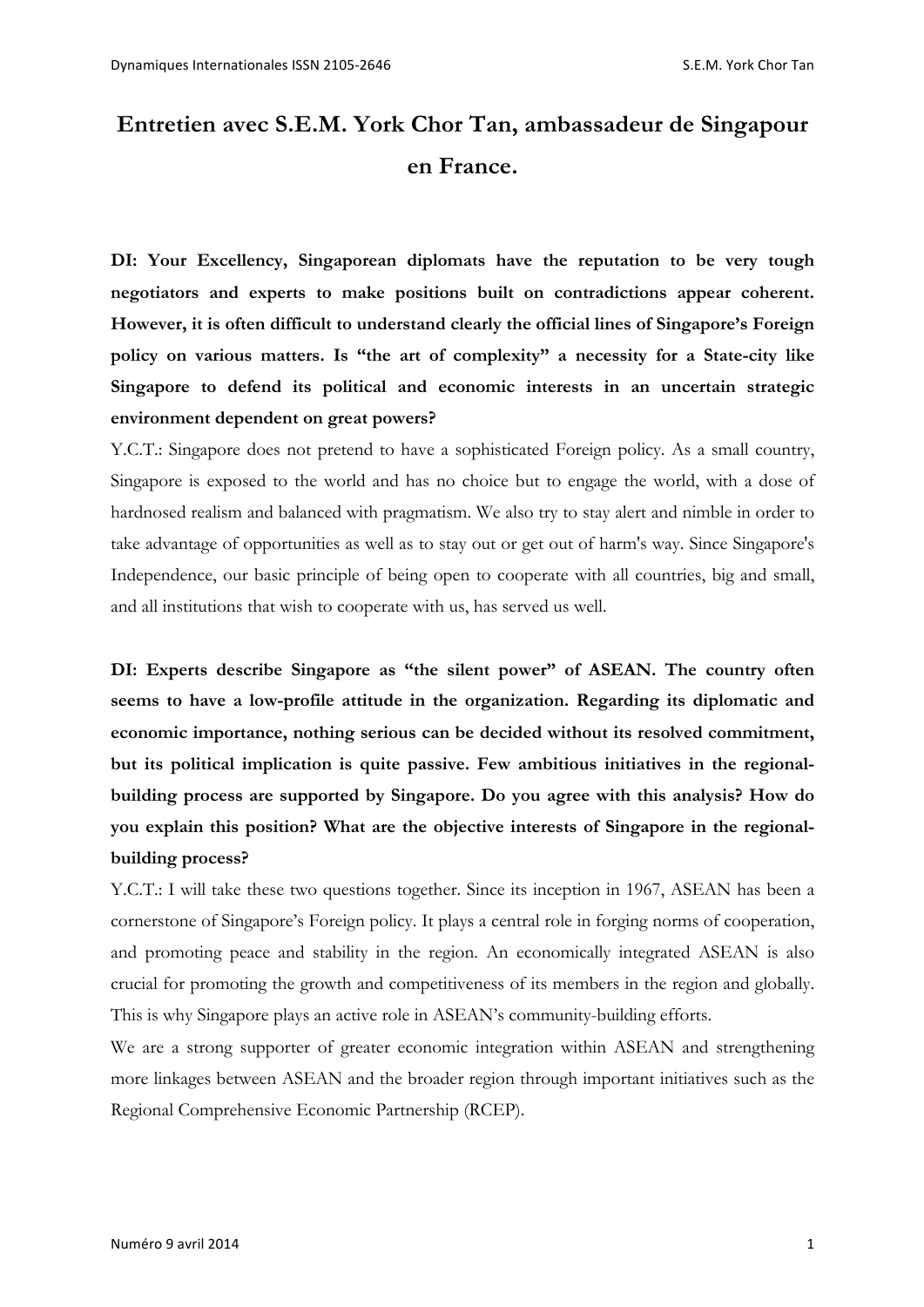Singapore is also a strong advocate of ASEAN Connectivity. A more connected ASEAN through more infrastructural, institutional and people-to-people linkages will facilitate deeper economic integration.

Nonetheless, we have to balance ambition with realism in ASEAN's community-building efforts. Southeast Asia is a vastly diverse region and due to intrinsic differences between ASEAN Member States in fundamental areas such as political and economic systems, it is not possible to achieve complete integration or a union in all areas.

We will continue to work other ASEAN Member States to promote integration in a way that broadens our common ground while reflecting the diversity of the region.

### **DI: What are the feelings of the Singaporeans towards ASEAN? Is the idea of a better regional integration popular? Do you observe rising signs of regional solidarity concrete representations among the population?**

Y.C.T.: More Singaporeans are aware of ASEAN today due to increasing efforts to promote public awareness of ASEAN. For example, activities such as Model ASEAN Summits and ASEAN Youth Camps have been held in Singapore. Such activities will grow in importance as ASEAN becomes more integrated, with more impact on our peoples' lives. Thus, there is scope for us to do more in this area. For example, we could help Singapore and Singapore-based businessmen, including EU companies, better understand the opportunities arising from an ASEAN Economic Community.

#### **DI: Are regional security matters still a core priority for the Singaporean government as it was after the September 11 period? Among the population, is the feeling of being exposed to an important potential threat still high?**

Y.C.T.: Regional security has always been a top priority for Singapore and ASEAN. For example, as of March 2013, all ASEAN Member States have ratified the ASEAN Convention on Counterterrorism. Besides issues like counter-terrorism, other non-traditional security issues such as cyber crime and disaster management are becoming increasingly important. ASEAN and other ASEAN-led forums such as the ASEAN Regional Forum and ASEAN Defence Ministers' Meeting-Plus are becoming more active in promoting more regional cooperation in these emerging areas. ASEAN prioritises the maintenance of regional peace and stability in order to sustain investor confidence and promote conditions for economic growth. Disputes should be resolved peacefully and all parties involved should exercise restraint to avoid ratcheting up regional tensions.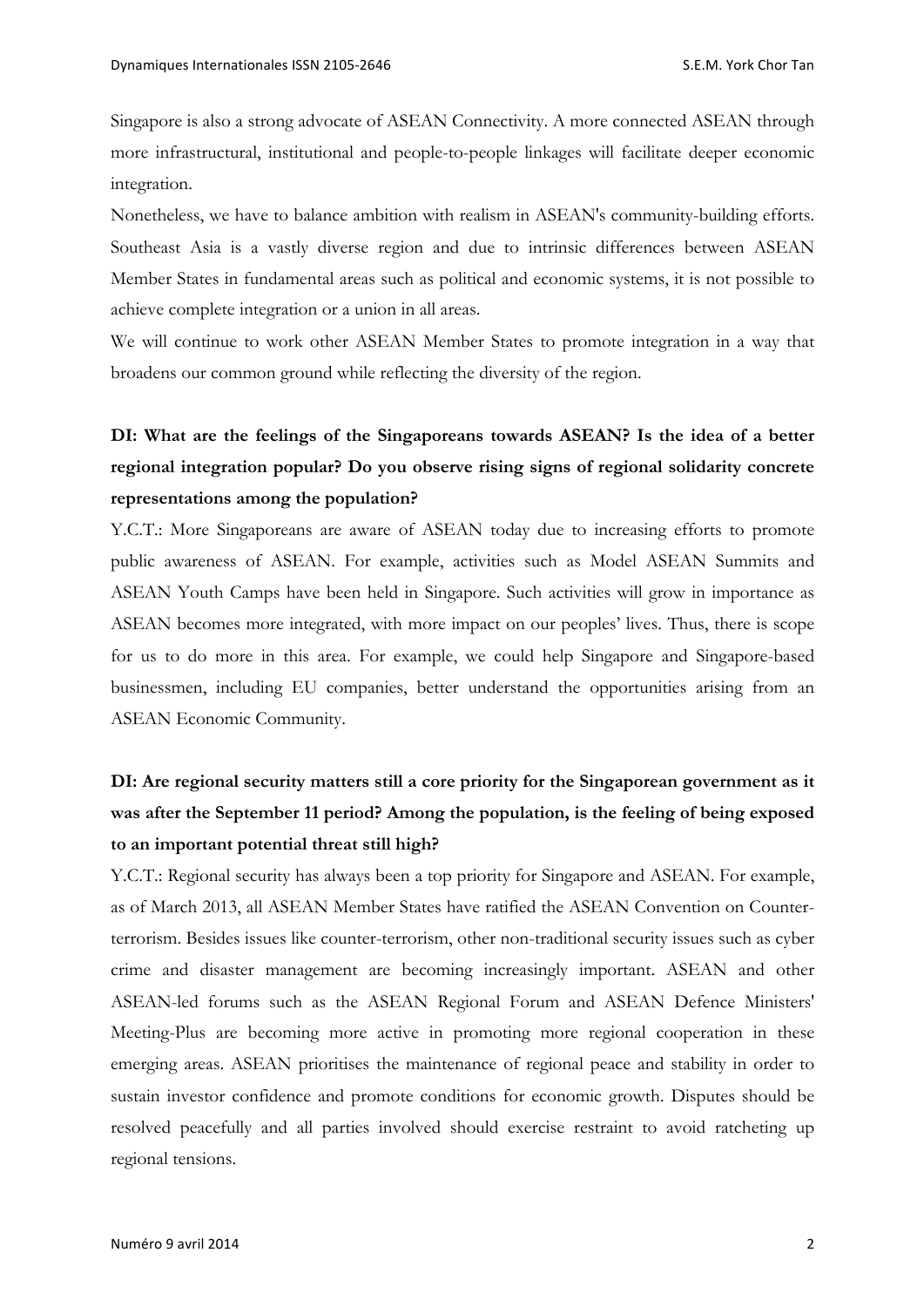**DI: Singapore and Malaysia have developed complex relations since 1963. However, even if many problems still remain to be solved, the building of a timid "smart partnership" seems to be the new credo of the leaders of both countries. This shift triggers some critics against the government in Malaysia, accused of "giving up the sovereignty of the nation to Singaporeans' interests". What is the perception in Singapore of this evolution? Is it unthinkable to imagine in a close future a kind of "advanced association" between the two countries?** 

Y.C.T.: Singapore and Malaysia share a unique and somewhat complex relationship. Bound by a common history, our ties are multi-faceted with close cooperation across a number of sectors. In particular, our rapidly expanding economic interdependence is a strong reason to continue enhancing these relations.

Our trade figures are just one example of this. Malaysia is Singapore's largest trading partner, with total trade amounting to S\$113.4 billion in 2012. Similarly, Singapore is Malaysia's second largest trading partner after China, with bilateral trade valued at RM175.5 billion in 2012.

At the same time, both countries are constantly seeking new areas of collaboration. We have embarked on joint venture projects in Iskandar Malaysia and Singapore and we are studying how to improve connectivity between both countries. Relations are excellent, and there is immense potential to improve bilateral cooperation. We fully expect ties to grow from strength to strength.

#### **DI: How do you describe the nature of the current relations between Singapore and the Western countries? Is the nature of these relations particular with the United States?**

Y.C.T.: Singapore enjoys good relations with the Western countries in general. We have good relations and regular exchanges with European leaders, members of parliament and officials. We work closely with our European counterparts on a wide range of issues, such as trade and investment, defence, education, culture, transport, energy, climate change and science and technology. Singapore's relations with the European Union and its member states have been growing across a broad range of areas. We have strong, institutionalised relations with the larger countries, such as the United Kingdom, France, and Germany, and deepening relations with emerging economies in Central and Eastern Europe, the Caucasus and the Black Sea regions.

The Singapore-US relationship is a close and enduring one based on shared interests and a broad convergence of views. It covers a broad spectrum of areas, including economic, defence and security cooperation, and is underpinned by the US-Singapore Free Trade Agreement (USSFTA) and the Strategic Framework Agreement. The USSFTA was the first FTA between the US and an Asia-Pacific country, and has supported business engagement between our two countries for a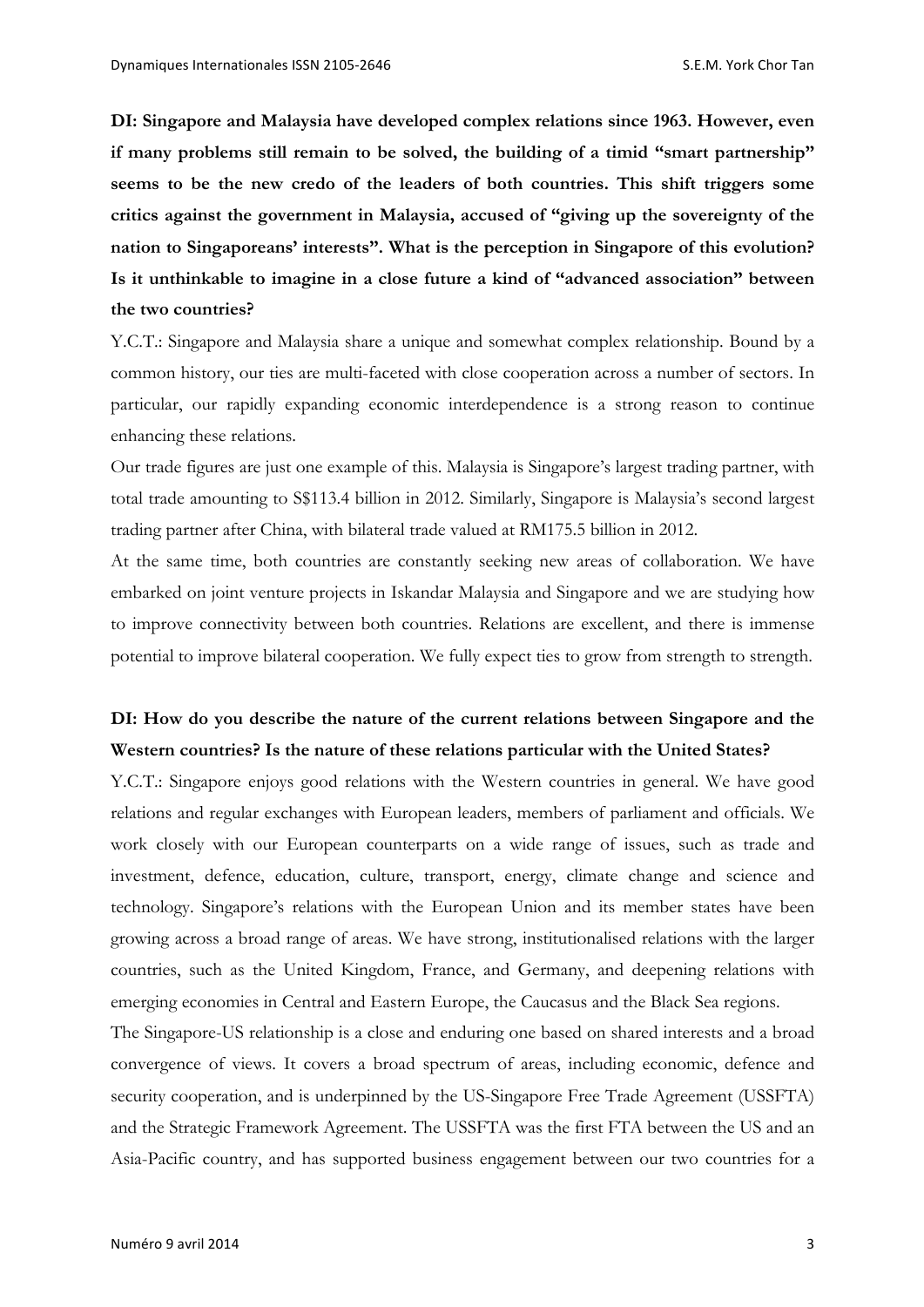decade. On the defence and security front, Singapore is happy to provide US forces with access to our military facilities to facilitate the US' continued presence in and engagement of the Asia-Pacific, which is something we have been a longstanding advocate of because we believe it contributes to regional peace and stability. We are also working with the US through the Singapore-US Third Country Training Programme to enhance the capabilities and potential of countries in our region.

## **DI: Is the European Union a regional integration model, positively or negatively, for the Asian elites and especially for the Singaporean ones? How do you analyse the current difficult situation of Europe? For you, what are the deep reasons of this situation? Do you see lessons that could be useful for Southeast Asia?**

Y.C.T.: The circumstances of and raison d'être for the formation of the EU and that for ASEAN were different. The EU was established to bring Europe together as a community after the Second World War. However, this was not ASEAN's original intention. There are clear divergences in the political systems and economies of ASEAN countries, and the organisation is made up of many disparate countries that had come together. One lesson that ASEAN has learnt from the EU is that ASEAN needs to be clear about the extent of its integration efforts. ASEAN's aims for regional integration are a lot more modest than that of the EU's. The goal is for ASEAN to have a common market for goods, services and trade, as well as closer physical connectivity, and not to the extent of the EU's integration where there is a common currency in place. ASEAN recognises that a political union among the 10 AMS, along with other measures such as common financial standards and regulations, is perhaps not a realistic prospect for now. We are optimistic about Europe. The reality is that the quality and standards of living were much

higher in Europe than in Asia. Europe also has significant economic achievements, and a high level of skill and technology. We have no doubt that Europe would be able to resolve the issues that they currently face.

#### **DI: How would you describe the nature of the current relations between Singapore and China?**

Y.C.T.: Singapore and China enjoy a strong and multi-faceted relationship anchored by frequent high-level exchanges, robust economic cooperation and close people-to-people ties. Our leaders maintain frequent exchanges. In 2013, Singapore's Prime Minister Lee Hsien Loong, Deputy Prime Ministers Teo Chee Hean and Tharman Shanmugaratnam, as well as Emeritus Senior Minister Goh Chok Tong visited China, while China's Vice Premier Zhang Gaoli and Foreign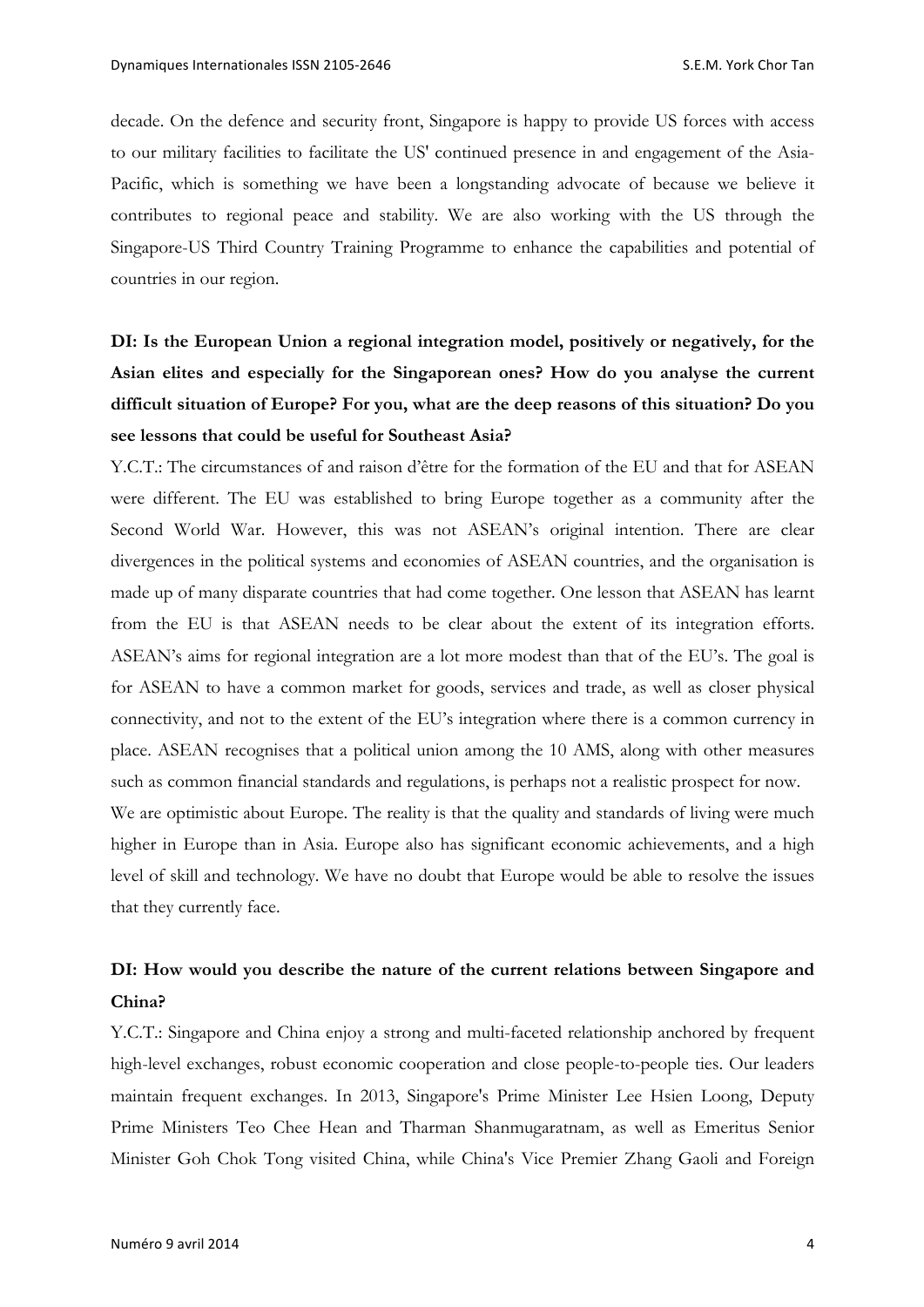Minister Wang Yi visited Singapore. China was Singapore's third largest trading partner, with bilateral trade increasing threefold over the last decade to reach S\$103.8 billion in 2012. Peopleto-people exchanges are growing, with 1.5 million visitor arrivals from China to Singapore from January to September 2012, an increase of 23% over the same period in 2011. Going forward, there are many areas where Singapore and China can continue to exchange ideas on and learn from each other's approaches towards tackling common challenges.

**DI: How is the growing influence of China seen in Southeast Asia and by the Singaporean leaders? For them, this situation is rather a constraint or an opportunity? In every Asian country, the feelings towards the hegemonic status of China in Asia are quite contrasted. In some countries, the Chinese territorial claims, but also the Chinese economic power, are sources of fears or distrust in certain categories of the population. What is the situation in Singapore? What are the perceptions of China by the people? Is there a kind of consensus regarding the good or the bad image of the country?** 

Y.C.T.: Singapore sees China's growth as a major plus for the region and the world. China is now the world's second largest economy and the top trading partner of many Asian countries. Over the last few decades, China has become a major player in the global trade system and international order, and has become highly interdependent with the rest of the world. China has benefited from the stable external environment, as this has allowed it to continue to focus on its domestic priorities. We believe that a prosperous and stable China that is well-integrated into the world community is a major force for peace, prosperity and stability in Asia and the world.

## **DI: The Sino-Singaporean community is the most important among the Singaporean population. What are the effects of this situation on the relations between Singapore and China? Is there a "Chinese socio-cultural factor" that enables easier or closer ties? On the contrary, are the State logics more important than these socio-cultural aspects?**

Y.C.T.: In this modern world where connectivity is important, the ability to network carries a premium. Singapore has a multi-racial make-up as our forefathers had come from many places in the region as well as beyond. Our different races have learnt through the years to live and work together, turning our cultural and linguistic diversity and familiarity into a strength that has enabled us to network widely, with people from both our immediate region of Southeast Asia, China and India, to the Middle East and the West. The diverse links which Singapore and Singaporeans are able to forge across the region and the world has not only helped opened opportunities but also enhanced Singapore's attractiveness as a global city. For instance, Western